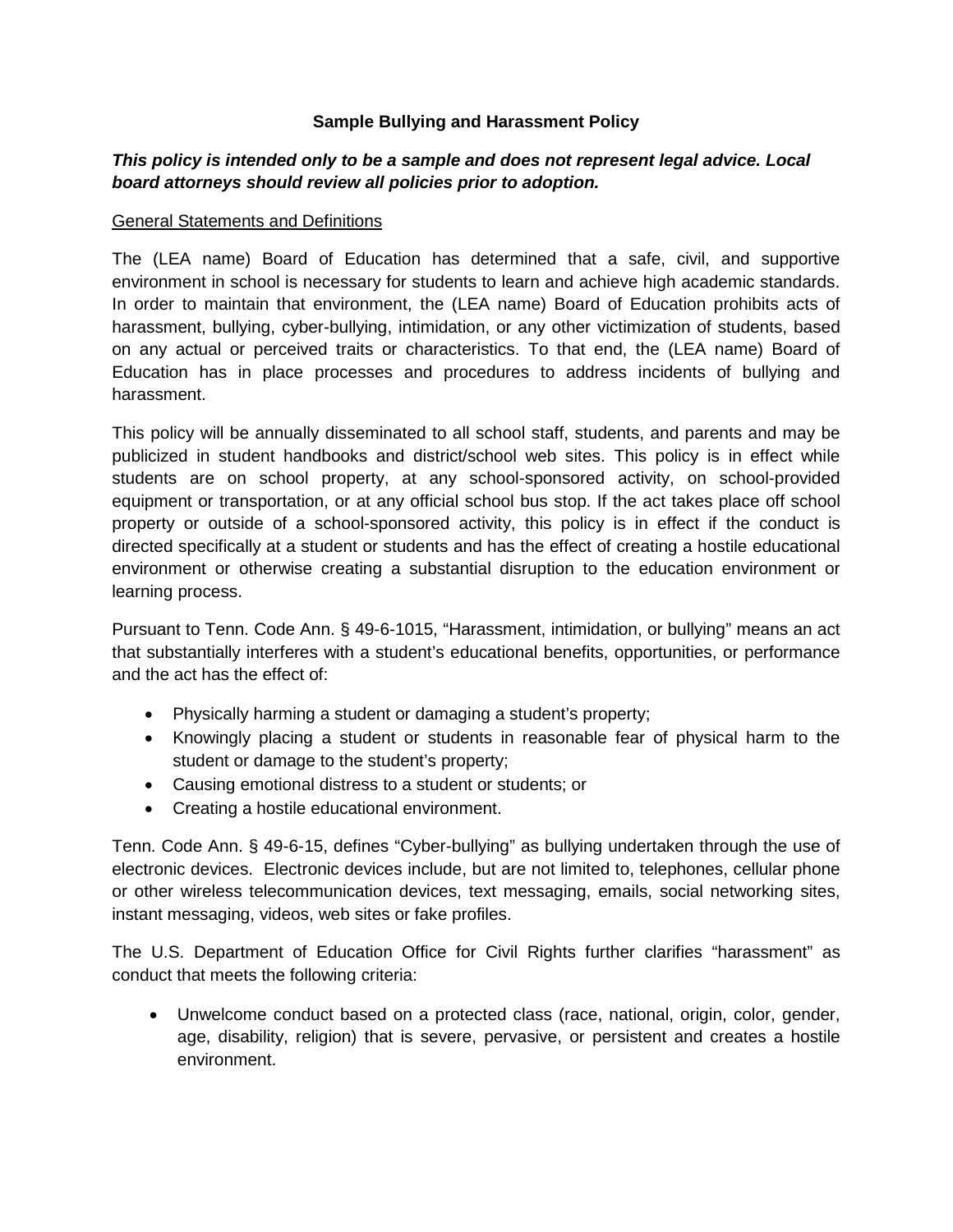• "Sexual Harassment" includes unwelcome conduct of a sexual nature, which can include unwelcome sexual advances, requests for sexual favors, or other verbal, nonverbal, or physical conduct of a sexual nature.

Other acts of violent behavior may include:

"Hazing" which involves any intentional or reckless act, on or off LEA property, by one student acting alone or with others that is directed against any other student, that endanger the mental or physical health or safety of that student or that induces or coerces a student to endanger that student's mental or physical health or safety. See Tenn. Code Ann. § 49-2-120.

"Hazing" does not include customary athletic events or similar contest or competitions and is limited to those actions taken and situations created in connection with initiation into or affiliation with any organization.

When looking at the totality of the circumstances, harassment, bullying, cyber-bullying, or any other disruptive or violent behavior includes conduct such as gestures, written, verbal, graphic, or written acts, including electronically transmitted acts, toward a student which is based on any actual or perceived trait or characteristic of the student and creates an educational environment that meets one or more of the following conditions:

- Places the student in reasonable fear or harm to the student's person or property;
- Has substantially detrimental effect on the student's physical or mental health;
- Has the effect of substantially interfering with the student's academic performance; or
- Has the effect of substantially interfering with the student's ability to participate in or benefit from the services, activities, or privileges provided by a school.

### Reporting and Investigations

The (LEA name) Board of Education requires the principal and/or principal's designee, at each school to be responsible for investigating and resolving complaints alleging violations of this policy. The principal and/or principal's designee is responsible for determining whether an alleged act constitutes a violation of this policy. In doing so, the principal and/or principal's designee, shall conduct a prompt, thorough, and complete investigation of each alleged incident. Within the parameters of the federal Family Educational Rights and Privacy Act (FERPA) at 20 U.S.C. *§* 1232g*,* a written report on the investigation will be delivered to the parents of the complainant and accused students and to the Director of Schools.

All school employees are required to report alleged violations of this policy to the principal and/or principal's designee. All other members of the school community, including students, parents, volunteers, and visitors, are encouraged to report any act that may be a violation of this policy. Reports may be made anonymously; however, such complaints may affect the school's ability to issue formal disciplinary action.